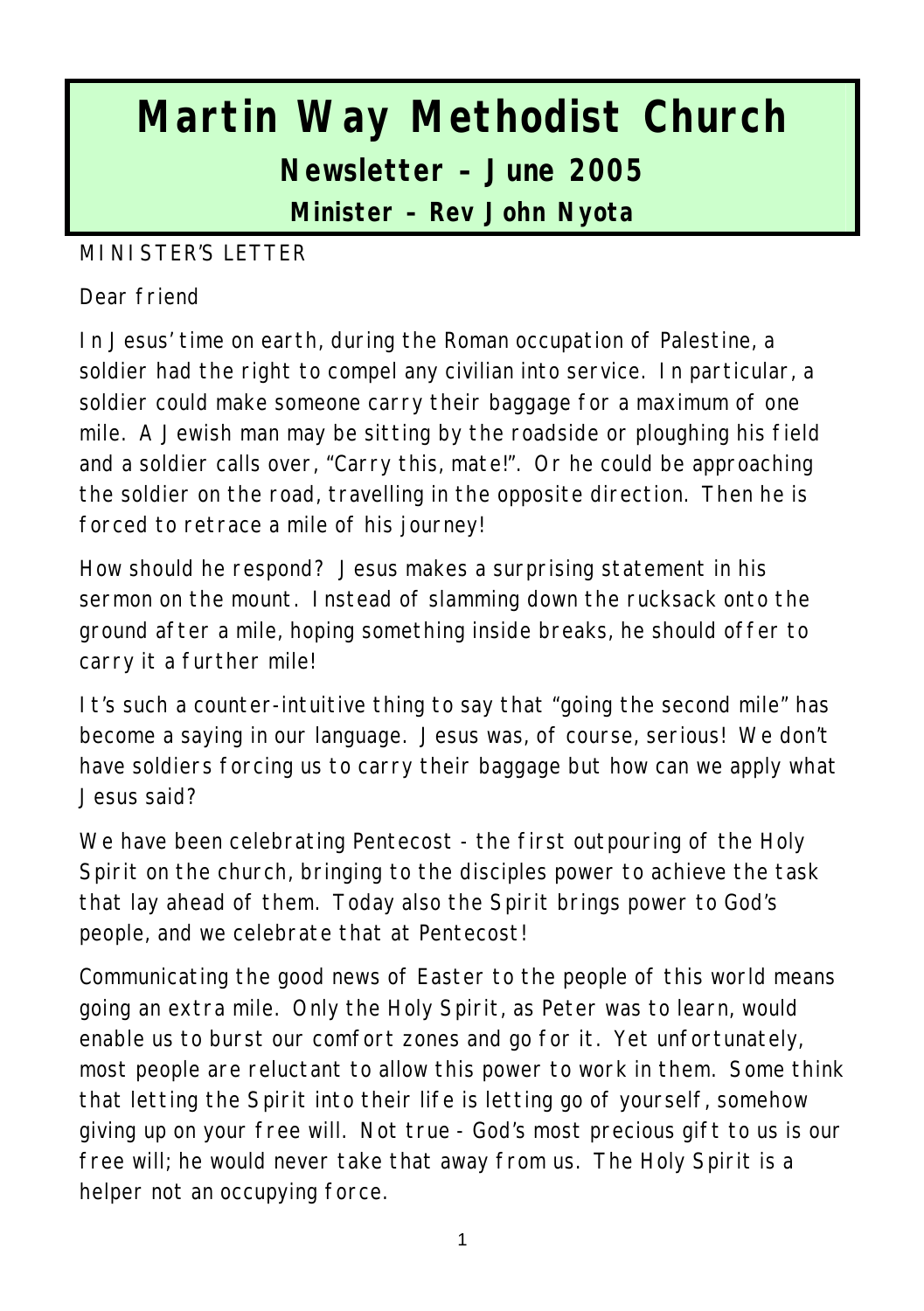Do you think that being Spirit filled is going to change you? Absolutely, but not in a negative way! God created us, and loved us from the beginning. He only wants the best for us, and if we are changed by the Spirit it is because we are made complete.

Do you think that we can manage without the Holy Spirit? No way, unless you consider yourself stronger than Peter, or Paul, or the other early apostles! They recognised time and time again that it was through God's Spirit that they achieved the things that they did.

God's church without the Holy Spirit is like a plumber without tools - able to talk endlessly about the problem, but not equipped to deal with it! God deserves better. He deserves a church which is both ready and equipped to do the job set before them. What situations are there in life when you end up doing jobs you'd much rather not be doing? Maybe for a family member or the boss at work or even a responsibility at church! It's not always easy to go the first mile, without offering to go a second mile!

But then, Jesus also said that we are to love one another with a love that will be such a powerful witness to the world that we are his disciples. Loving others means doing two miles even when we weren't intending to do one. But that kind of love makes even the most callous people start wondering! They can't work out why you do it! And they may well start to ask questions about your reasons for doing what you do. Questions which may even lead them to finding Jesus for themselves.

For us to achieve this kind of love we have to try to understand each other and the reasons and motives for what we do. It is not easy to get inside another person's mind but if we learn to listen and trust then it does become possible to reach a greater degree of togetherness and we can go forward agreeing to differ, but agreeing that in love we can work alongside each other for Christ.

And this is achievable through the higher power, the Holy Spirit. Catch the fire.

*John*

*Those who have the gale of the Holy Spirit go forward even in sleep.*

*Brother Lawrence*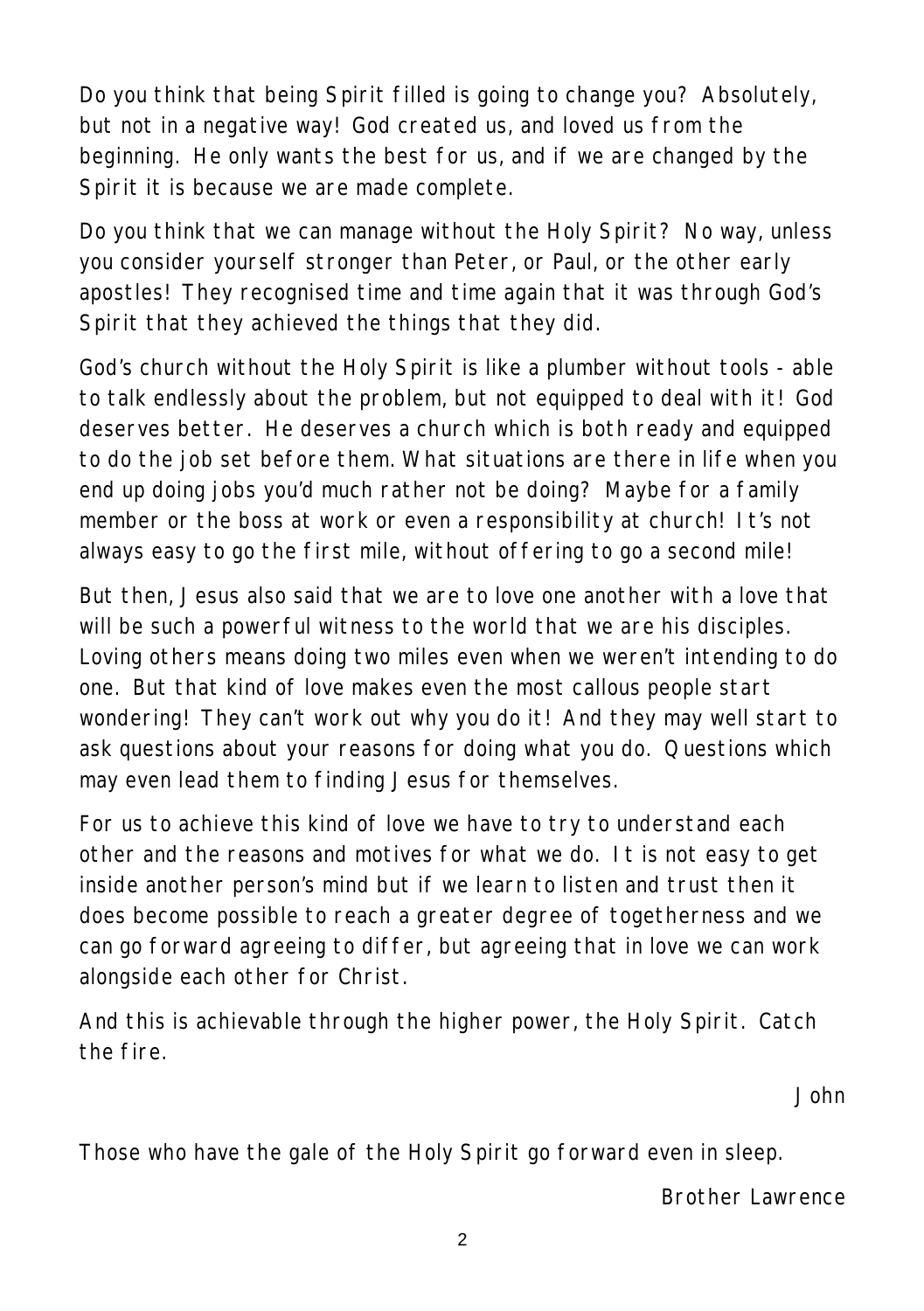## **MINI MARATHON DAY**

On 17th April we ran in the Flora London Mini Marathon, It was a long day starting with a team coach journey to Central London. We then had around two hours to warm up and prepare ourselves for the race.

The race started at Southwark Bridge where there was a celebrity to cut the tape and start us on our way. We ran along Victoria Embankment and past Westminster, where the atmosphere was amazing. We finally ran along Birdcage Walk where we reached the finish line. We were then awarded our medals. We would like to say THANK YOU to all our sponsors who helped us raise £280 for the "Saving Toto Simba project".

After our race we stayed to watch Paula Radcliffe break her London Marathon Record. We stood at Birdcage Walk, near to the finish line to see Paula run her last 800m

*Jennifer and Rosemary Fernando*

#### **THINGS WILL CHANGE**

When you get to the end of your tether And your energy seems to have gone; When you're weary and wondering whether It's worth while to keep struggling on; When the fire has gone out of your spirit And you armour has fallen apart LET GO AND LET GOD DO THE FIGHTING. BE STILL IN YOUR HEAD AND YOUR HEART.

When you get to the end of your courage And there's nothing much more you can do, Try folding you hands for a moment And letting God's guidance get through... Life cannot be altered by worry, Stop trying to push it away. JUST LET THE GOOD LORD TAKE OVER. YOU'LL FIND THAT THINGS CHANGE WHEN YOU PRAY.

*He who kneels to the Lord can stand up to anything Seven prayerless days make one weak*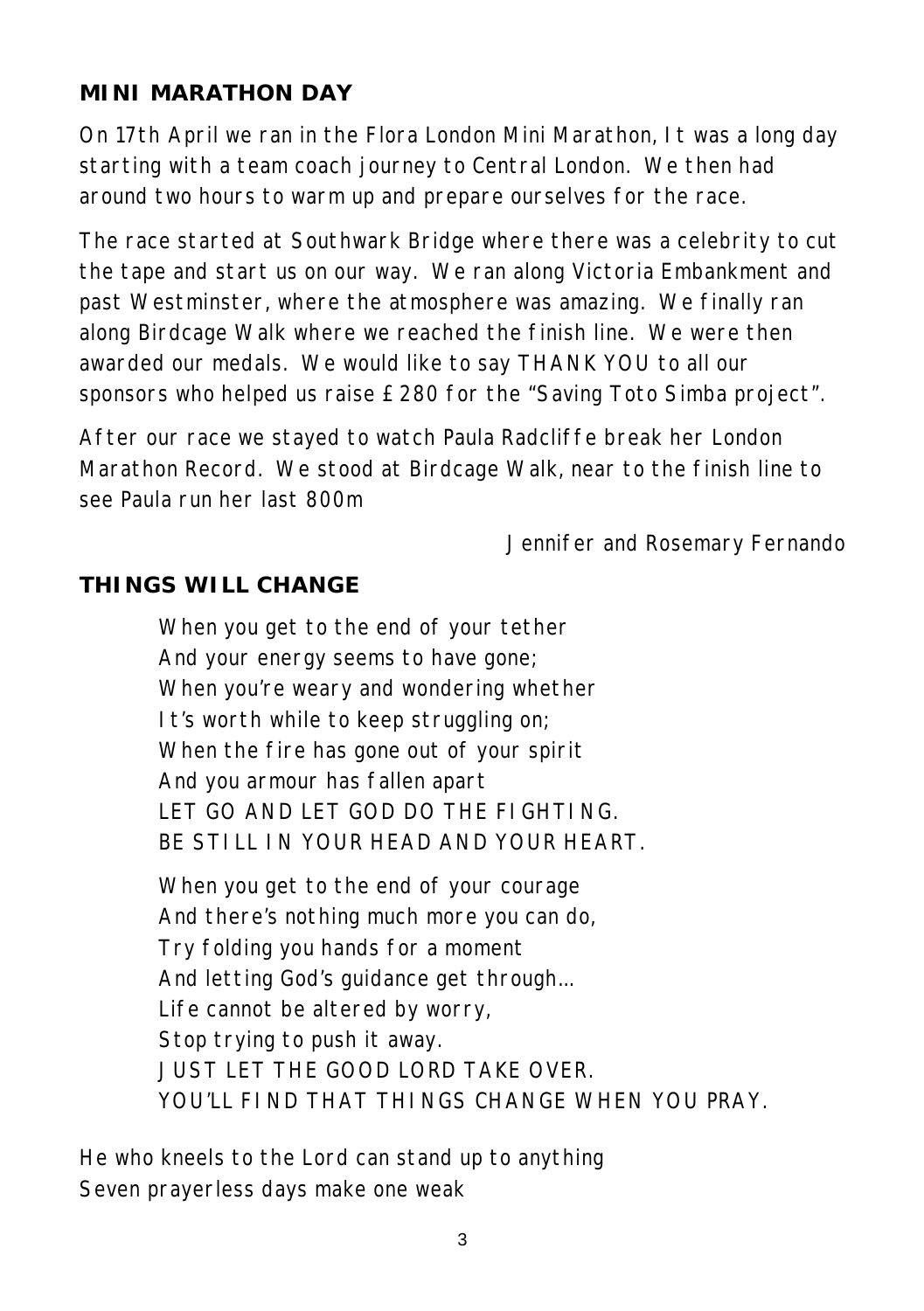### **MEMORIES OF GEORGE BAUGH**

He was quite a little man ...always on the move ... a bundle of energy and enthusiasm ... a fund of funny stories - often repeated! ... a forthright person and a simple and direct preacher.

I was about twelve when George and Margaret Baugh came to Martin Way. They brought with them their daughters, Elizabeth and Katheryn aged eight and four and Margaret's mother. I clearly remember their welcome meeting in the church hall, where we shared tea and scones and were all introduced.

George served here for nine years and he left me with a wealth of memories, It was George who challenged me to become a church member, and led the classes to prepare me for that step. I have often remembered the things he said then and which I've understood since! He encouraged me to form the YPF and it was he who led us in the first of many "Youth Services".

It was during the ministry of George Baugh that I first felt that God was calling me to preach, and it was he who with George Collins and Dorothy Bulmer, was my mentor through my training. I can still hear his voice saying, " A good preacher should preach for twelve and a half minutes - no more and no less!". Needless to say many of us timed him after that, and he was seldom far from his target ... I try!!

George's sermons always had three points, and those points were clear and memorable. He was an excellent teacher! He told endless stories to illustrate his message - often at his own expense! How many other people can still remember the fisherman and the "What's your line?" story? His favourite hymn was "Jesus, the Name High Over All" and we sang it many times!

The Baughs went to America on an exchange visit - arranged after a long search for Methodist ministers bearing the same name. (How much easier that search would now be on the Internet!) For a whole summer we hosted Rev Odin Baugh and his family, and then a group of us all went to Heathrow with banners to welcome George and Margaret back.

All the ministers I remember at Martin Way have left legacies behind them - the benefits of the Methodist itinerant ministry! - and all their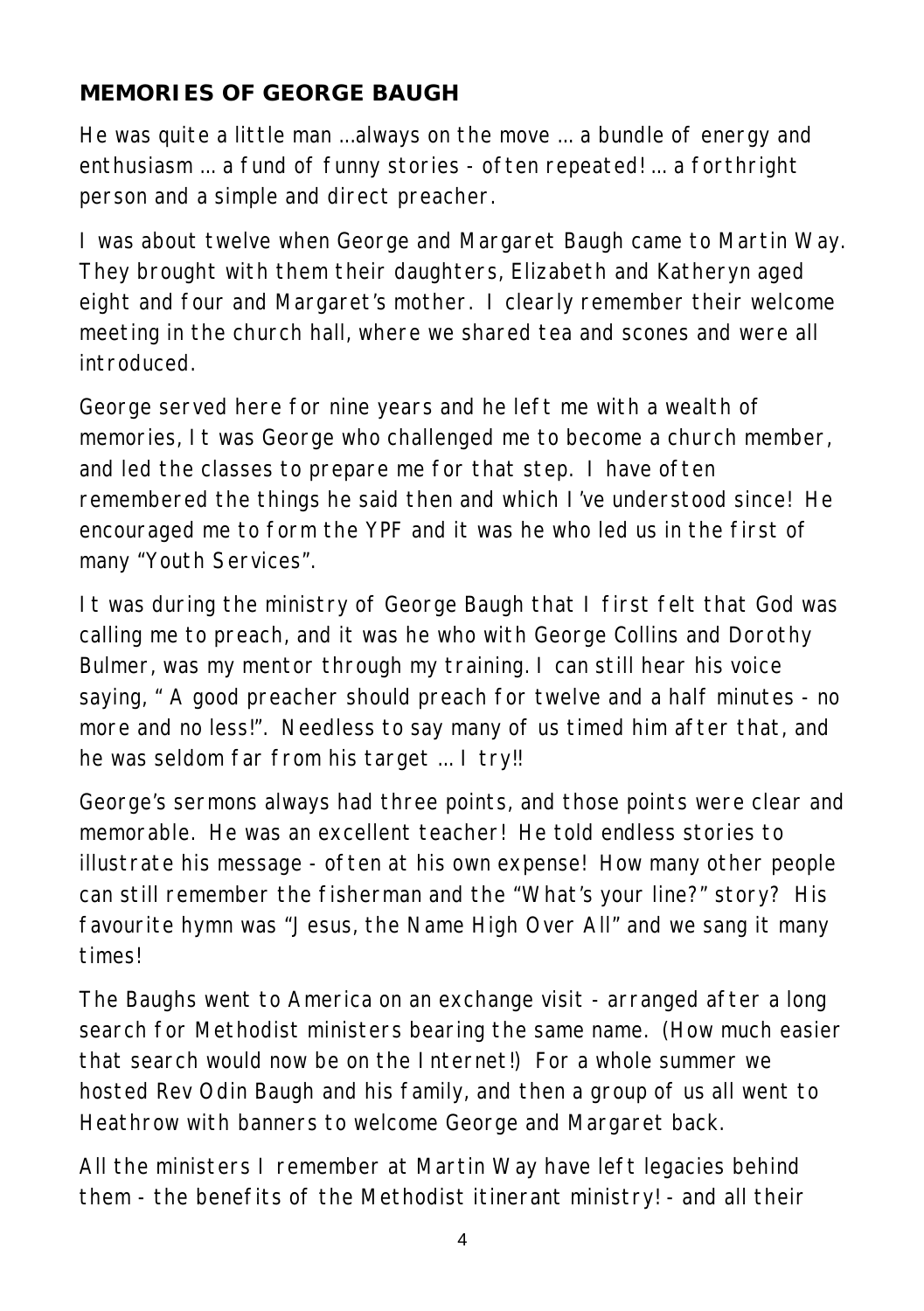legacies have enriched the church in different ways in turn. Probably because it was while George was here that my faith became a personal one, not just something I had been taught, I remember him with great affection. He left here for Hornchurch and on his visits back he never seemed to change. He was a little greyer, a little more bent, but had the same enthusiasm and clarity of message as ever. On the last visit, not that long ago, I felt I could close my eyes and instantly be transported back forty years!

George Baugh was one of 'God's Faithful Servants' and it's my guess that at this moment he's telling the "What' Your Line?" story to a host of angels!

*Janet Hamblin*

#### **THOUGHT FOR THE MONTH - JUNE**

I'm writing this late at night because the editor has asked me for it by tomorrow morning. I had intended to start on it early this evening but it is 2nd May and I've been watching the final of the World Snooker Championship on television and I became "hooked". I've never played snooker in my life and my knowledge of the game is very basic, but this year's final has been an extremely close one. The eventual winner was twenty-two year old Shaun Murphy. At the beginning of the tournament the odds against him were 150 to 1, but he reached the final, beating several previous world champions on the way!

I may not be very knowledgeable about snooker, but it was easy to appreciate that young Shaun and his opponent, Matthew Stephens, are expert players. I have them to thank for giving me the Thought for the Month to share with you ...... each and every one of us has something we can do well. It may not be spectacular but there is SOMETHING we can do well and, if we use it for the benefit or pleasure of others, it is enhanced. My wife June was a good knitter and she made literally hundreds of pairs of gloves which she sold for various church funds. She also excelled at making chocolate sponges. The only time she had a disaster was once when she dropped it getting it out of the oven. Even then it was appreciated by our dog, Tosh, who ever afterwards hoped that she would drop another one!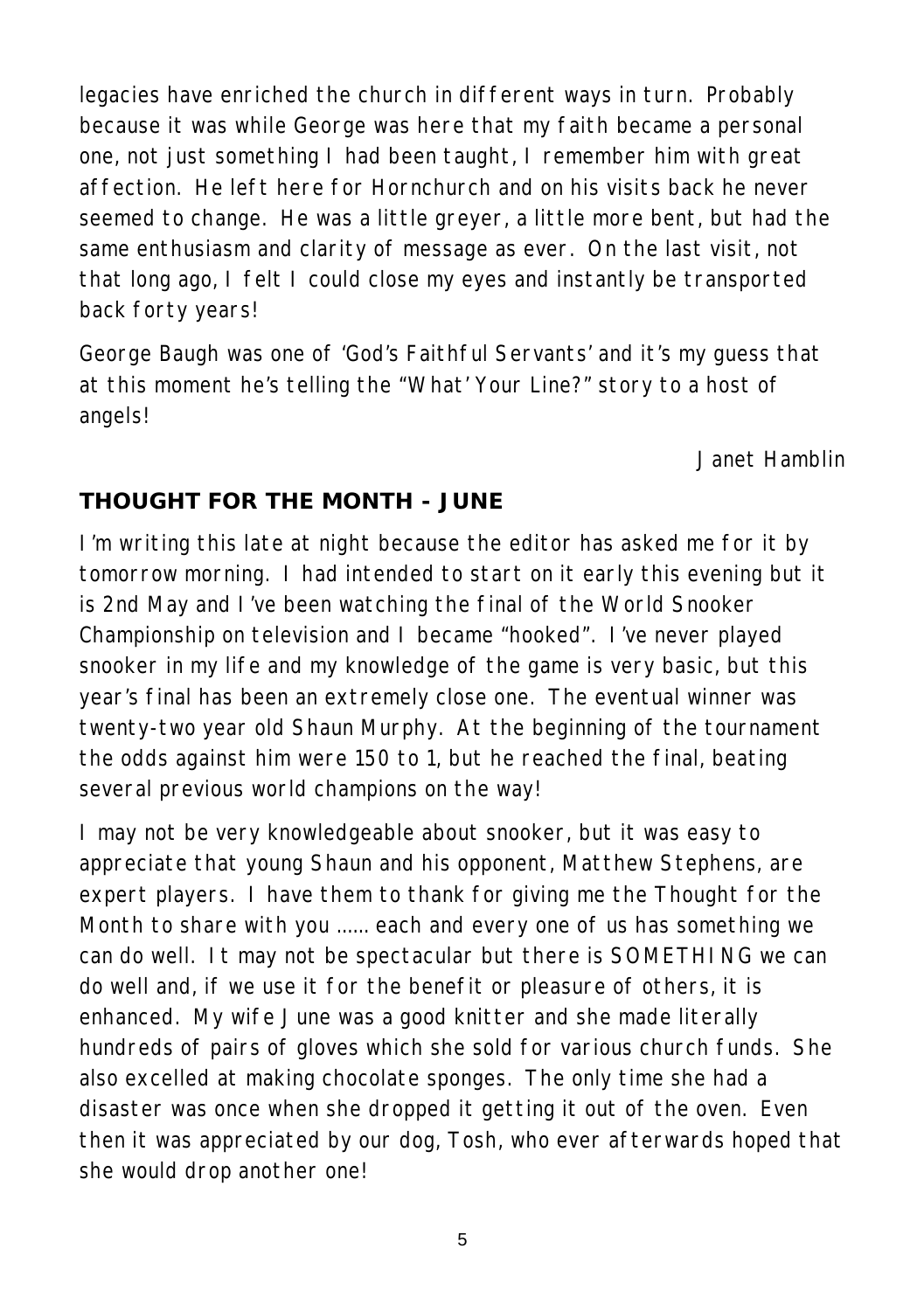God has given all of us talents and He expects us to use and develop those talents. If all you can do well is to make a good cup of tea, then invite someone to join you for a cuppa. Find an outlet for the talent you have been given and use it to the full. I feel that when we move on from this life there will be greater opportunities for us to use the talents we have started to realise here. Thank God for the things that you are able to do well and show your thanks by learning to do them even better than you do now. In that way you will find enjoyment in helping others and at least at times you will feel that inner glow which God gives as a sign of something well done. But don't let it go to your head - it is only God working through you to show His love to others.

*Bill Cox*

#### **PRAYER - 1**

What's important is that God is so much part and parcel of life that spontaneous mental chat becomes second nature

*Cliff Richard*

#### **QUOTES FROM OUR ARCHIVES - JUNE**

**8 June 1933**: record of a meeting of local residents held in the Merton Park Golf Club House; The chair was taken by Rev Wilfred L Hannam; in addition to the Rev A Cecil Parker, Rev A N Rose, the Circuit Steward and 37 ladies and gentlemen.

The progress made to date in the purchase of land and the preparation of plans for building were explained ... and numerous questions were asked which showed keen interest on the part of friends present

**29 June 1934**: Lady Stamp has promised to open the church and Dr Donald Soper has consented to preach at 3.30 pm and to speak with Rev A Cecil Parker at 6 pm on the 15 September 1934

 the following representatives of other churches are to be invited to the Dedication Service:-Canon Philip, the Vicar and Curate of St. Mary's, the Presbyterian and Baptist and Congregational Ministers

**24 June 1935**: church membership stands at 62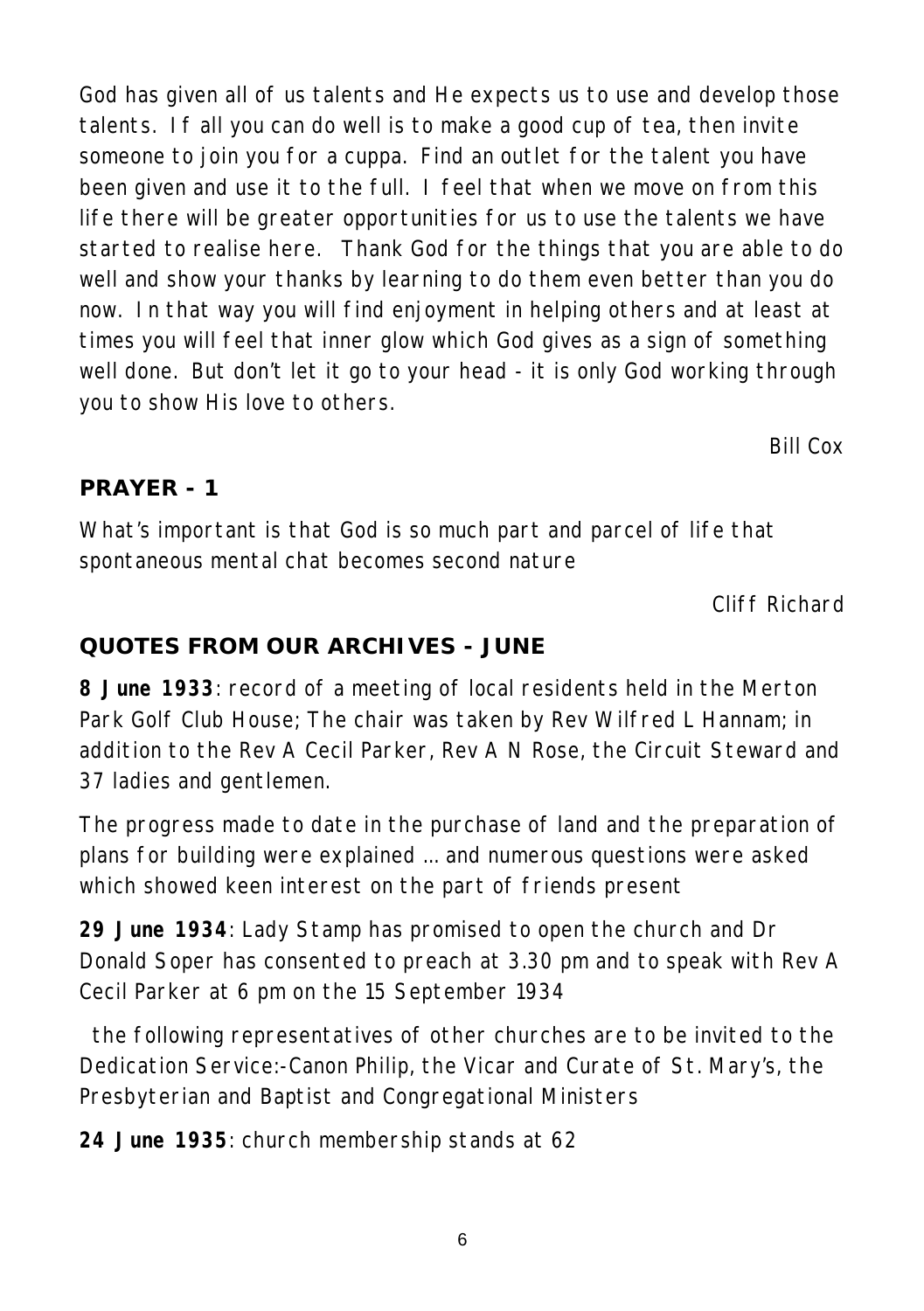**8 June 1936**: Missionary committee to be formed: to consist of:- the Society Stewards, the various departmental Missionary Secretaries, the Collectors, the General Secretary, the Treasurer

**15 June 1937**: arrangements should be made whereby the delivery of coke to the church did not necessitate the drawing in of a cart over the church paths

**2 June 1947**: Mr Warren reported average attendance of 48 at the two morning services and 70 at the three evening services. After discussion it was agreed to adopt the practice of receiving communion at the Communion rail, [rather than in the body of the church]

It was agreed that the reading of the lesson by one of the young people should be a regular feature of parade services

**19 June 1958**: Mr Bass reported Sunday School had 142 scholars on the roll with an average attendance of 92

The Scout troop had assisted in the preparation for the opening of the new church building

**22 June 1959**: organ maintenance: there were to be three visits a year from Messrs Rest, Cartwright & Son Ltd for tuning

bronze handrails [at the church steps] had been donated by Mrs Watts

# **DID PRAYER SAVE NEPALI GIRL'S LIFE?**

Tracy Day was sitting out with her neighbours in a village on the outskirts of Kathmandu when she caught sight of two young girls on the side of the road. One was washing the other's leg.

"I went over to see what the problem was and saw that the girl's leg was mushy with sores and smelt like it was rotting. From my nurse training, I knew it was osteomyelitis and that she needed an urgent operation".

Tracy and her husband Jason are working with the United Mission to Nepal. They went to help train nurses but were still on their intensive language study programme when they met the eight-year-old with the bad leg, called Pasang.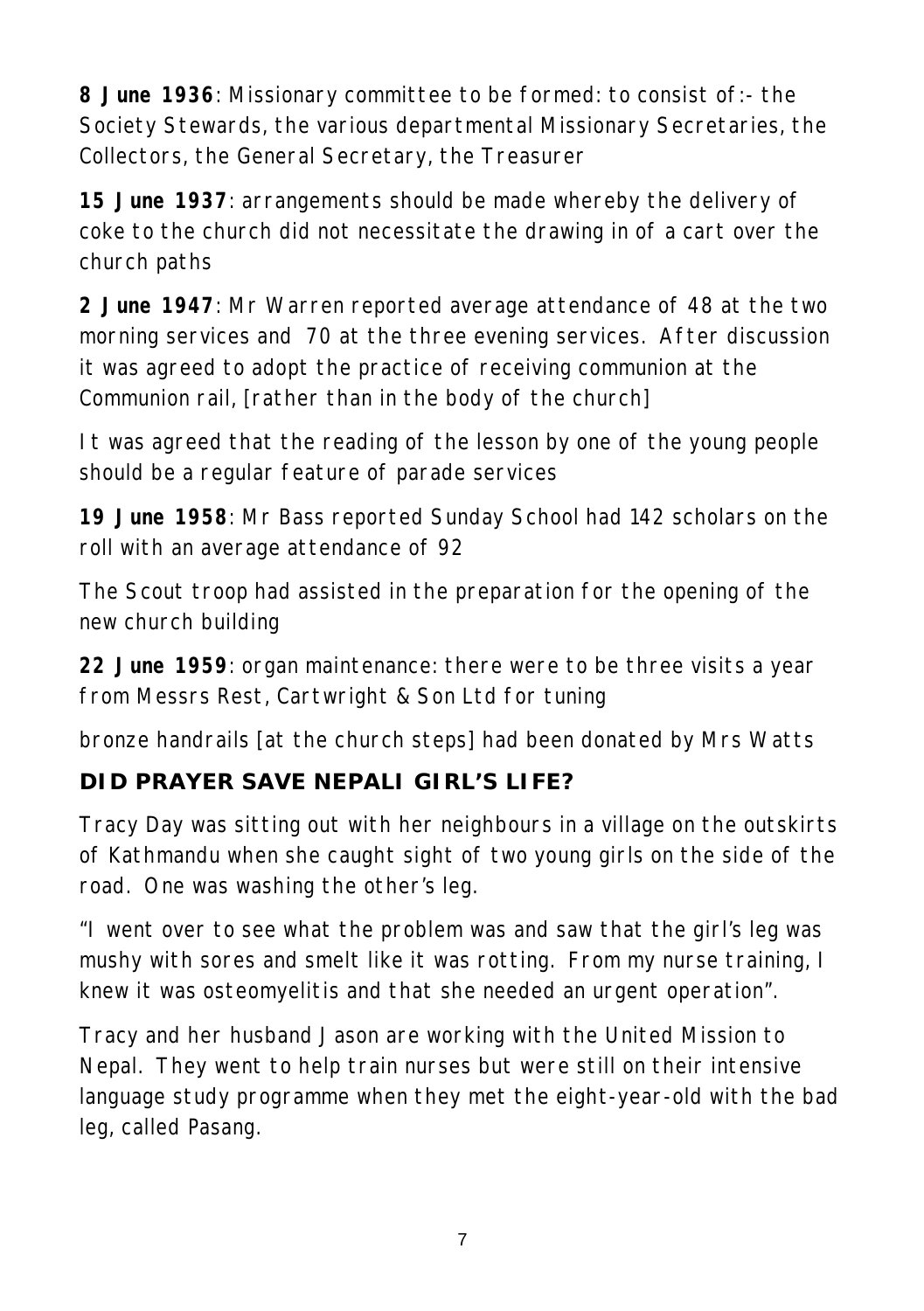Jason and Tracy took Pasang and her mother straight to hospital. "The doctors said that if she had waited any longer, her whole leg would have shattered it was so rotten with disease." says Tracy.

After a successful operation, Pasang started losing weight and vomiting constantly. Tracy thought they were going to lose her. "Every day we saw her she became worse and wouldn't talk or look at anything; she just lay in bed staring at the ceiling," says Tracy.

"In desperation, we asked her mum if we could pray over Pasang and said we believed that God would heal her. Pasang's mum agreed; we also frantically e-mailed all our link churches asking them to pray for her."

So, do you believe in miracles?

"Two days later, we could not believe our eyes," Tracy continues. "Pasang was sat up, had been eating and was so loud and happy we couldn't shut her up. I checked her charts to see if she had been given any other medicine but she hadn't."

Jason and Tracy had had doubts about their prayer being answered but knew they had support from home. "It was brilliant to see the answer and also to see how all our link churches rallied together and stood with us in prayer," says Tracy. "For me that was one of the most touching things."

Pasang is now back home with her family.

*© Church Mission Society*

#### **PRAYER - 2**

Keep praying, but be thankful that God's answers are wiser than your prayers